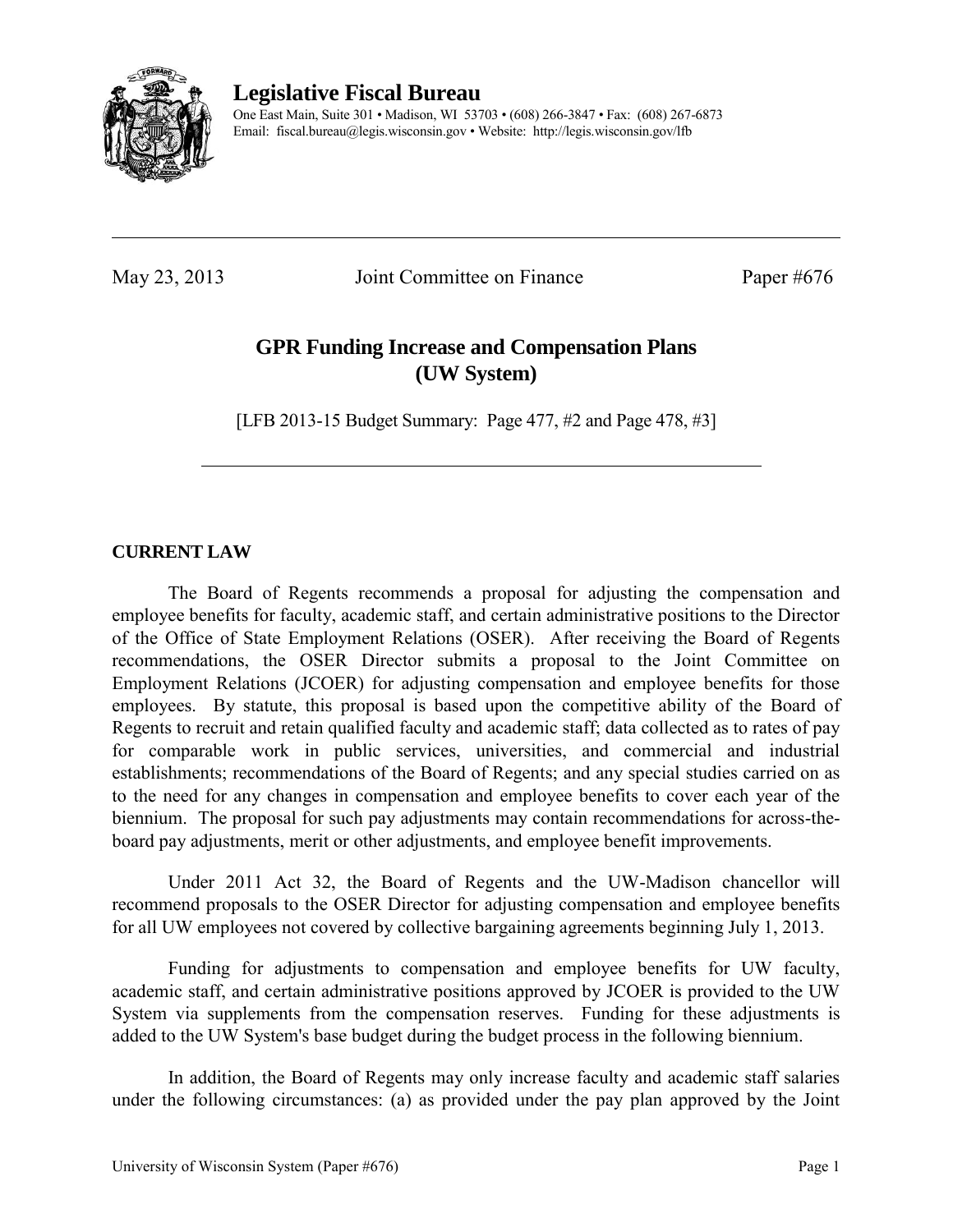Committee on Employment Relations (JCOER); (b) to fund job reclassifications or promotions; (c) to correct salary inequities; and (d) to recognize competitive factors.

## **GOVERNOR**

 Authorize the Board of Regents to establish compensation plans for all UW System employees except those employees assigned to UW-Madison and authorize the UW-Madison Chancellor to establish compensation plans for all UW System employees assigned to UW-Madison. Delete the requirement that the Director of the Office of State Employment Relations submit a proposal for adjusting compensation and employee benefits for UW System employees to the Joint Committee on Employment Relations (JCOER). Delete four program supplement appropriations to fund the cost of pay and related adjustments approved by JCOER for UW System employees and related references.

 Specify that the Board of Regents would set the salaries of each UW System employee subject to the limitations included in the pay plans approved by the Board of Regents and the UW-Madison Chancellor. Delete current law language limiting the Board of Regents' authority to increase employee salaries employee salaries and a related report. In addition, define "continuous service" as service performed while employed by a state agency or the Board of Regents.

 Provide \$32,388,500 GPR in 2013-14 and \$57,056,000 GPR in 2014-15 in the following four appropriations: (1) general program operations (\$31,688,000 in 2013-14 and \$55,982,000 in 2014-15); (2) State Laboratory of Hygiene (\$285,700 in 2013-14 and \$438,000 in 2014-15); (3) Veterinary Diagnostic Laboratory (\$165,100 in 2013-14 and \$253,100 in 2014-15); and (4) UW System Administration (\$249,700 in 2013-14 and \$382,900 in 2014-15).

### **DISCUSSION POINTS**

1. UW leaders have indicated that addressing the gap between faculty salaries at UW institutions and peer institutions is one of their top budget priorities. Table 1 shows the percentage difference between UW faculty salaries and the national average for faculty salaries at other public doctoral, master's, and associate's institutions by faculty rank and institution. As shown in the table, salaries for full professors, generally the most senior faculty, are more than 10% below the national average for full professors at similar institutions at all UW institutions other than UW-Madison and more than 20% below the national average at seven of the 13 four-year institutions. Similarly, salaries for associate professors are more than 10% below the national average for associate professors at similar institutions at all UW institutions other than UW-Madison and UW-Whitewater. The salary gap for assistant professors is generally less than for full and associate professors. Assistant professors are generally new hires and, as such, their salaries are determined by the market instead of by previous pay plans.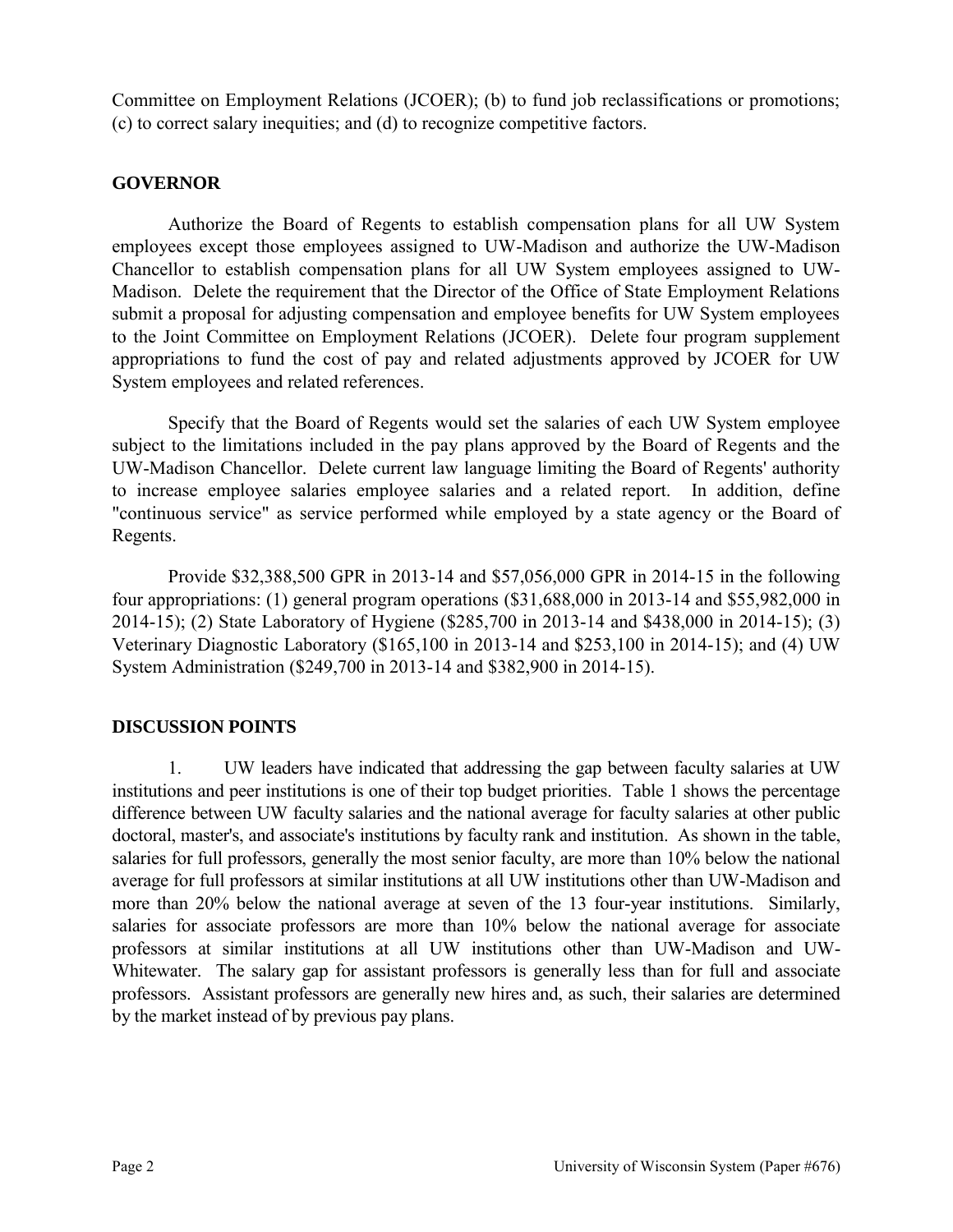#### **TABLE 1**

| Campus               | Professor | Associate<br>Professor | Assistant<br>Professor |
|----------------------|-----------|------------------------|------------------------|
| Madison              | $-3.7%$   | 8.1%                   | 5.9%                   |
| Milwaukee            | $-21.3$   | $-14.1$                | 5.1                    |
| Eau Claire           | $-19.1$   | $-15.4$                | $-3.1$                 |
| Green Bay            | $-22.7$   | $-19.6$                | $-8.2$                 |
| La Crosse            | $-13.4$   | $-13.5$                | $-4.1$                 |
| Oshkosh              | $-17.0$   | $-14.4$                | $-4.6$                 |
| Parkside             | $-16.1$   | $-10.1$                | $-8.4$                 |
| Platteville          | $-23.3$   | $-22.3$                | $-14.6$                |
| River Falls          | $-20.3$   | $-12.9$                | $-9.5$                 |
| <b>Stevens Point</b> | $-24.3$   | $-19.5$                | $-14.4$                |
| Stout                | $-21.1$   | $-15.6$                | $-9.3$                 |
| Superior             | $-24.5$   | $-19.1$                | $-12.1$                |
| Whitewater           | $-13.6$   | $-9.7$                 | 2.3                    |
| Colleges             | $-17.9$   | $-29.5$                | $-27.0$                |

#### **Percent Difference between UW Salaries for Full-Time, Nine Month Faculty and National Averages for Similar Public Institutions by Institution and Faculty Rank, 2012-13**

Source: American Association of University Professors Annual Report on the Economic Status of the Profession.

2. UW officials have stated that the significant difference between faculty salaries at UW institutions and those at other public institutions makes it difficult for them to retain highquality faculty and to recruit new faculty in high-demand fields such as nursing and engineering. These differences in faculty salaries may have the effect of lowering the overall quality of UW institutions and may have a direct impact on the quality and level of instruction and advisement that students receive as well as the amount of extramural research funding the institutions are able to attract.

3. In general, the salary increases provided for UW faculty and academic staff in JCOER-approved pay plans have been the same as salary increases approved by JCOER for all other state employees. If JCOER continues this practice in the future, it seems unlikely that the gap between salaries for UW faculty and average faculty salaries at similar public institutions will be reduced as JCOER is unlikely to provide to the significant salary increases required to address this gap for all state employees. Authorizing the Board of Regents and the UW-Madison chancellor to approve compensation plans for UW employees would allow them to provide greater salary increases to UW employees than are provided for all other state employees. UW officials have argued that this flexibility is necessary to address the significant compensation issues that exist at UW institutions. Pay plans approved by the Board of Regents and the UW-Madison chancellor would be funded with the institutions' own resources including base GPR funding, tuition, gifts and grants, and other resources.

4. The Special Task Force on UW Restructuring and Operational Flexibilities similarly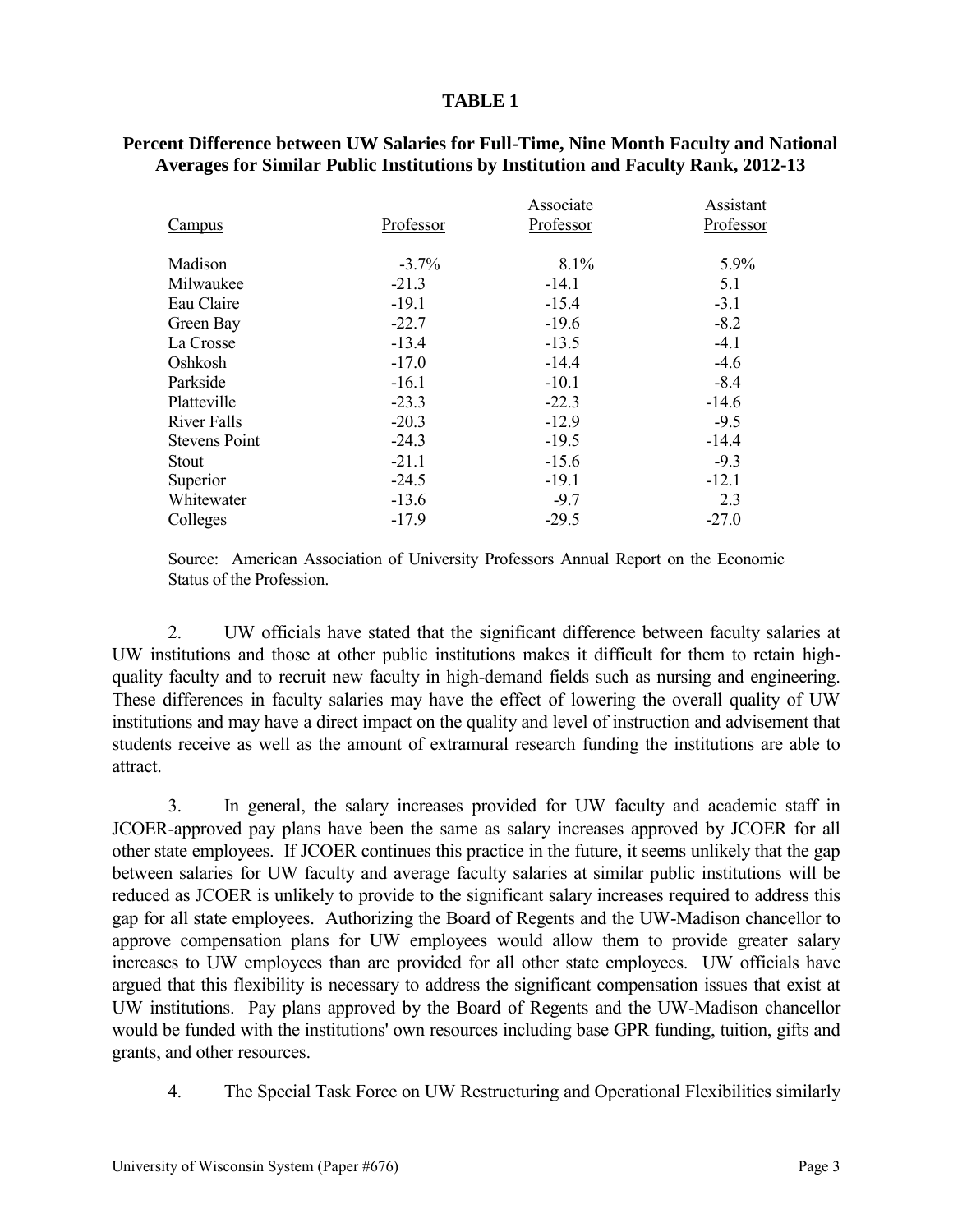recommended that the Board of Regents not be included in the state compensation plan. The Task Force recommended that the Board of Regents request funding for adjustments in employee compensation and benefits in its biennial budget request. The Task Force also recommended that the Board of Regents be granted the authority to provide merit-based salary increases to UW employees using base resources.

5. Under current law, the Board of Regents may only provide merit-based salary increases to faculty and academic staff when authorized to do by the JCOER-approved pay plan. The pay plans approved by JCOER for the 2009-11 and 2011-13 biennia did not include any funding for salary increases for faculty and academic staff, thus prohibiting the Board of Regents from providing merit-based salary increases in those biennia. The JCOER-approved pay plan did provide salary increases of 2% in 2007-08 and 1% in 2008-09 for UW faculty and academic staff; however, Board of Regents policy requires that pay plan increases of 2% or less be distributed across-the-board on the basis of strong performance. As a result, the Board of Regents have not authorized merit-based salary increases for UW faculty and academic staff in any of the last six years.

6. Statutes authorize the Board of Regents to provide salary increases to faculty and academic staff to address competitive factors. In past years, UW institutions have used this authority to make counteroffers to faculty and academic staff members who have received employment offers from other institutions and to proactively adjust the salaries of faculty and academic staff who are the most likely to be recruited by other institutions. More recently, UW institutions have used this authority to provide salary increases to employees whose salaries are significantly below those of their peers at other institutions. For example, in June, 2012, UW-La Crosse provided salary increases of \$2,000 to more than 70 faculty and academic staff members whose salaries were less than 80% of the median salary for their position at peer institutions. In the same month, UW-Madison announced that it would provide increases of at least 5% to one-third of its faculty and academic staff to address salaries that were below market. The salary increases at UW-La Crosse and UW-Madison, like all salary increases awarded to address competitive factors, were funded with the institution's base resources. (Previous biennial budgets provided additional GPR funding and tuition revenue to support salary increases for high demand faculty and academic staff. In 2005-07, \$2,500,000 GPR was provided for this purpose; in 2007-09, \$6,922,900 GPR and \$3,077,100 tuition revenue was provided; and in 2009-11, \$9,750,000 GPR and \$5,250,000 tuition revenue was provided. However, no such funding was provided for this purpose in the 2011-13 biennium or in the Governor's proposed 2013-15 biennial budget.)

7. Under current law, the Legislature, through the JCOER process and limits included in state statute, controls the salaries of all UW employees even though many such employees are paid with revenues other than state GPR and tuition. As of April 1, 2013, 39% of UW-Madison employees were funded through a combination of state GPR and tuition revenues; 35% were funded with tuition and other program revenues including gifts and nonfederal grants and contracts; and 26% were funded with federal funds. By comparison, 66% of all other UW System employees were funded through a combination of state GPR and tuition revenues; 26% were funded with tuition and other program revenues including gifts and nonfederal grants and contracts; and 7% were funded with federal funds. Because a large number of UW employees, particularly at UW-Madison, are funded with revenues other than state GPR and tuition, it may be reasonable to grant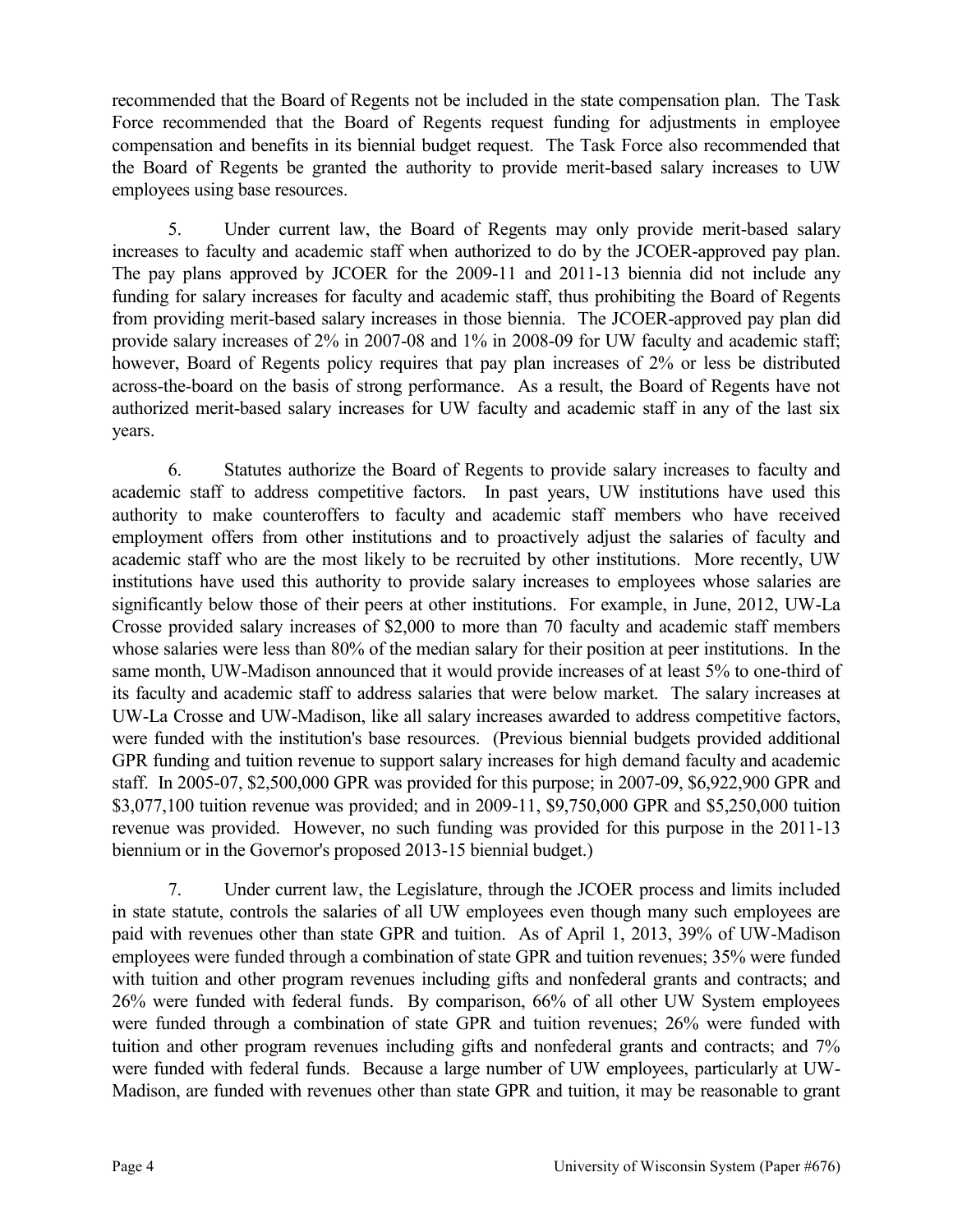the Board of Regents and the UW-Madison Chancellor more flexibility in the area of compensation than other state agencies.

8. The compensation reserves under the bill do not include reserve amounts for the UW System. Instead, the bill would provide \$32,388,500 GPR in 2013-14 and \$57,056,000 GPR in 2014-15 directly to the UW System. Although this additional funding has not been allocated for specific purposes, the administration has indicated that these amounts have been provided to fund increases in fringe benefit costs and salaries for UW employees. According to DOA staff, these amounts were calculated using the same methodology as was used to calculate the amounts in the compensation reserves for all other state agencies. The UW System would not receive supplements from the state's compensation reserves under the bill. If the Committee decided to delete the language permitting the Board of Regents and the UW-Madison Chancellor to approve pay plans for UW employees without JCOER approval, the funding provided under the bill for increases in fringe benefits costs and salaries for UW employees could be transferred to the compensation reserve.

9. It should be noted that the majority of the funding provided to the UW System for compensation increases would fund projected increases in fringe benefit costs. According to data provided by DOA, an estimated \$65.2 million of the \$89.4 million provided under the bill for compensation increases for UW employees would be used to fund increases in fringe benefit costs. If these funds are not provided, the UW System would have to make reductions elsewhere in its base budget to fund these cost increases. Because fringe benefits costs are determined by the Department of Employee Trust Funds (ETF), not the Board of Regents or the UW-Madison chancellor, the UW has little control over these costs.

10. Although the Governor's budget does not specify an amount of tuition revenues that would be required to fund the compensation increases for which GPR funding has been provided, JCOER-approved compensation plans for UW employees have traditionally included a tuition revenues component. It is estimated that tuition revenues of \$15,278,200 in 2013-14 and \$23,922,100 in 2014-15 would be required to fund the compensation increases included in the Governor's budget. In the case of a tuition freeze, the UW System could fund the tuition portion of these compensation increases with funds from its tuition appropriation balance.

11. Under current law, all agencies, including the UW System, receive pay plan supplements through the compensation reserves to fund salary and fringe benefit increases approved by JCOER during the biennium. Agencies request full funding of salaries and fringe benefits as a standard budget adjustment through the biennial budget process. GPR funding provided to the UW System for full funding of salaries and fringe benefits in recent biennia has been significant. The UW System received \$45,707,400 in 2007-08 and \$47,163,000 in 2008-09 for full funding of salaries and fringe benefit costs; \$37,552,600 annually for these costs in 2009-11 biennium; and \$61,586,200 annually for these costs in the 2011-13. The bill would similarly provide the UW System with \$9,550,500 annually for these costs during the 2013-15 biennium. Under the bill, the UW System would not receive pay plan supplements during the 2013-15 and future biennia and would not request standard budget adjustments for full funding of salaries and fringe benefits beginning in the 2015-17 biennium as pay plan funds would be provided in the UW System's base budget.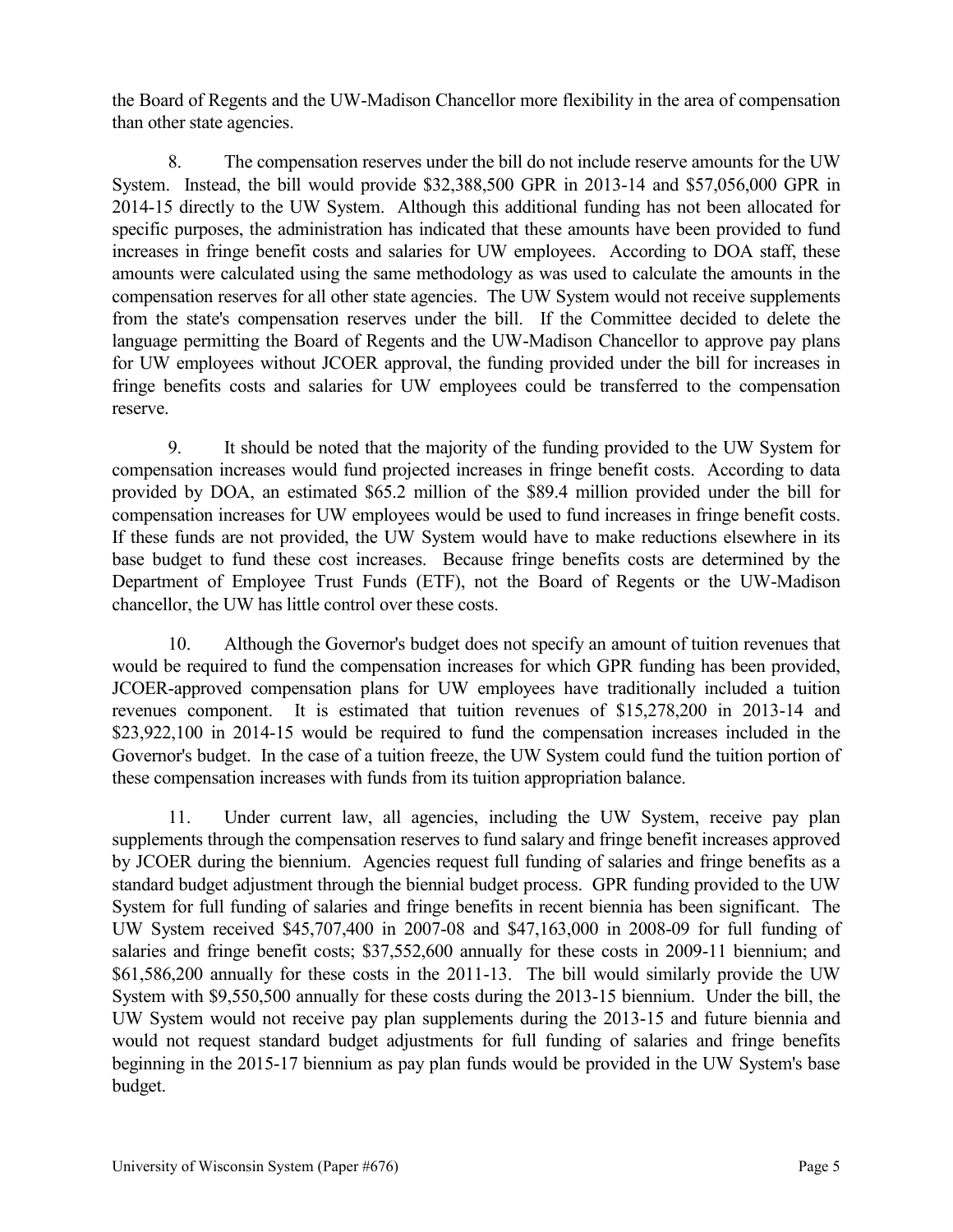12. One concern that legislators may have regarding authorizing the Board of Regents and the UW-Madison Chancellor to approve compensation plans for UW employees may be the effect of doing so on tuition rates. While tuition revenues currently fund a significant portion of the UW System's payroll and may be used to fund compensation increases in the future, the Legislature could limit tuition increases by law as it did during the 2011-13 biennium. Legislators may also be concerned that this provision would reduce legislative oversight of UW pay plans. While compensation plans for UW employees would no longer be approved by JCOER, the Legislature would continue to determine the amount of state GPR funding provided to the University and could control tuition increases if it so chooses. Because the Legislature would have substantial control over these funds, which make up 35% of UW-Madison's budget and 60% of the budgets of all other UW institutions combined, the Legislature would still have substantial influence in regards to pay plans for UW employees. In addition, eliminating the JCOER process for UW employees could allow pay plans and tuition rates to be discussed during the budget process possibly increasing the level of transparency and legislative oversight.

13. The Governor's budget would permit the UW-Madison Chancellor to approve compensation plans for UW-Madison employees separate from the compensation plans approved by the Board of Regents for all other UW employees. One could argue that a separate pay plan for UW-Madison is necessary because that institution competes for talent in a different market than the other institutions. In particular, UW-Madison has a much bigger research program than any of the other UW institutions and must recruit and retain top research faculty in addition to the instructional faculty employed by all UW institutions. According the Chronicle of Higher Education, UW-Madison ranked tenth nationally in terms of federally funded research and development expenditures in 2010. In that year, federal research and development expenditures at UW-Madison totaled \$545.2 million. This far exceeds the federal research and development expenditures at UW-Milwaukee, the UW institution with the second largest research program, which were budgeted at \$47 million in 2012-13.

14. However, the salary data shows that UW-Madison is the least far behind other similar public institutions in terms of faculty salaries which may indicate that UW-Madison has been able to address salary issues within the parameters of current law. In that case, providing UW-Madison with flexibilities in this area that are beyond what are provided to all UW institutions may be unnecessary.

15. Under the bill, the Board of Regents would establish compensation plans for all UW System employees except those employees assigned to UW-Madison and the UW-Madison Chancellor would establish compensation plans for all UW System employees assigned to UW-Madison. Granting the Board of Regents this authority may be appropriate. The Board of Regents is established by statute as the governing board of the UW System; 16 of the 18 members of the Board are appointed by the Governor and approved by the Senate; and the Board holds regular open meetings and is subject to open meetings law. By contrast, the UW-Madison Chancellor is appointed by the Board of Regents; the appointment of the Chancellor does not require approval by the Governor, the Legislature, or any other elected official. To avoid vesting considerable authority in a single, unelected person, it may be appropriate require to Board of Regents, as the governing board of the UW System, to approve compensation plans proposed by the UW-Madison Chancellor for UW System employees assigned to UW-Madison.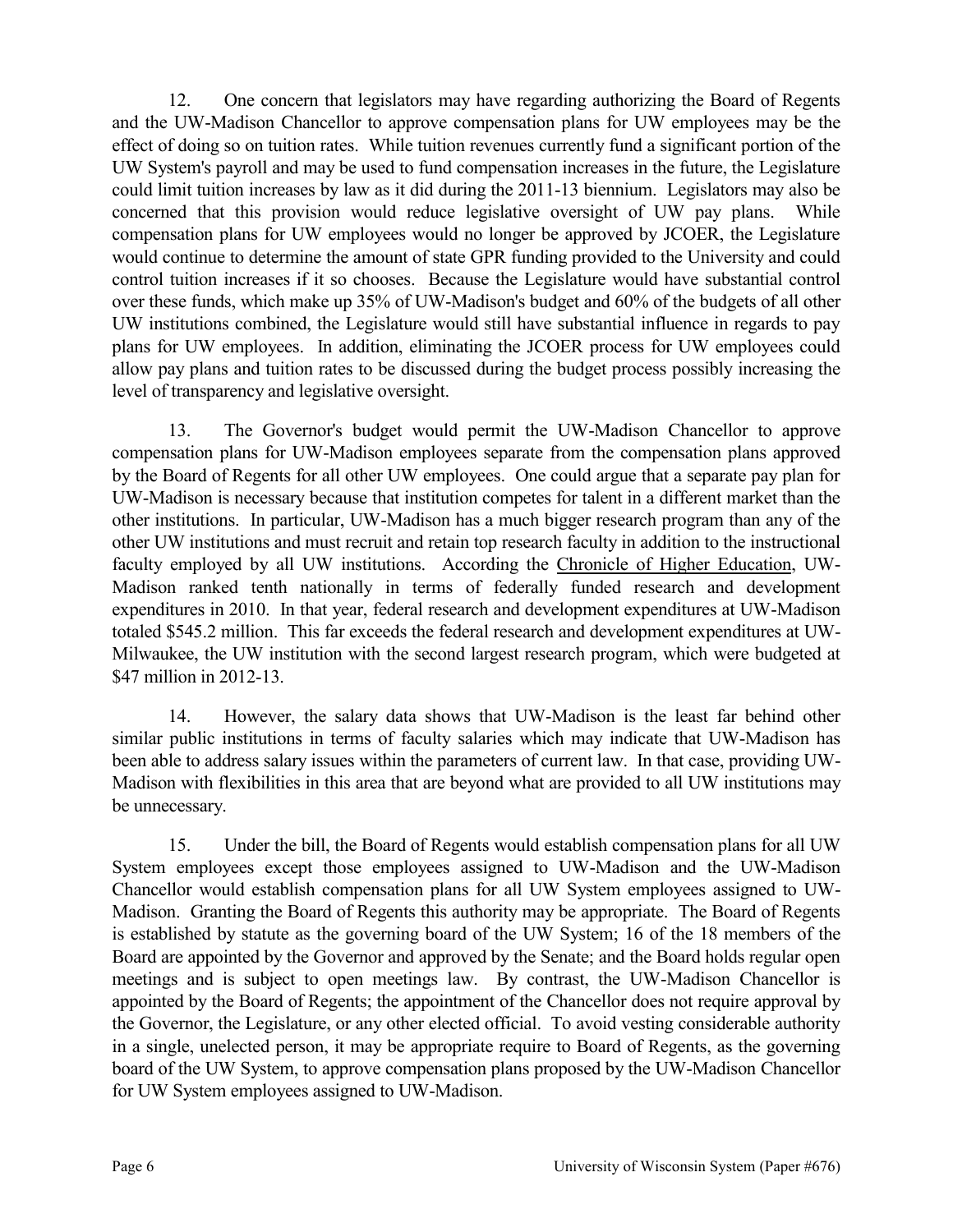16. While national data shows that salaries for UW faculty are below those for faculty at other public institutions, it is less clear whether and to what extent the salaries of UW academic staff are less than the salaries of academic staff at other public institutions. The American Association of University Professors (AAUP) collects and publishes faculty salary and compensation data annually; however, no such data source exists for academic staff titles.

17. The UW System provided salary comparisons for select academic staff titles in the report of the Competitive University Workforce Committee (CUWC), released in June, 2010. According to that report, the average salaries for academic staff with the title of "lecturer" and "researcher" were 23.7% and 12.2%, respectively, behind salaries for academic staff with the same titles at peer institutions in 2008-09 based on data from the U.S. Department of Education and the College and University Professional Association for Human Resources. While the CUWC report showed that salaries for certain academic staff titles were significantly below those at peer institutions, employees in those titles represented only 18% of all academic staff positions budgeted in the 2008-09 academic year.

18. UW officials have argued providing greater salary increases to UW employees than to all state employees is justified because UW institutions compete in a national market, and sometimes an international market, for talent whereas the state is generally able to hire the employees it needs from the local talent pool. While this may be true for faculty and certain academic staff positions, UW classified staff positions and many academic staff positions perform duties similar to those performed by state employees at other agencies and are similarly drawn from the local talent pool. (Under 2011 Act 32, UW classified staff positions would be transferred to the proposed UW personnel systems and be referred to as "university staff.") For this reason, the Committee may wish to modify the Governor's recommendation to authorize the Board of Regents to approve compensation plans for faculty only.

### **ALTERNATIVES**

1. Approve the Governor's recommendation.

2. Modify the Governor's recommendation to require the UW-Madison Chancellor to submit proposed pay plans to the Board of Regents for approval.

3. Modify the Governor's recommendation to grant the Board of Regents and the UW-Madison Chancellor authority to approve pay plans for faculty only. Transfer the amount provided for compensation increases for academic and classified (university) staff to the compensation reserve. [-\$18,404,900 GPR and \$18,404,900 GPR compensation reserves in 2013-14 and -\$21,441,500 GPR and \$21,441,500 GPR compensation reserves in 2014-15]

| ALT <sub>3</sub>                              | <b>Change to Bill</b><br>Funding |
|-----------------------------------------------|----------------------------------|
| <b>GPR</b><br>GPR-Comp Reserves<br>Net Change | $-$ \$39,846,400<br>39,846,400   |